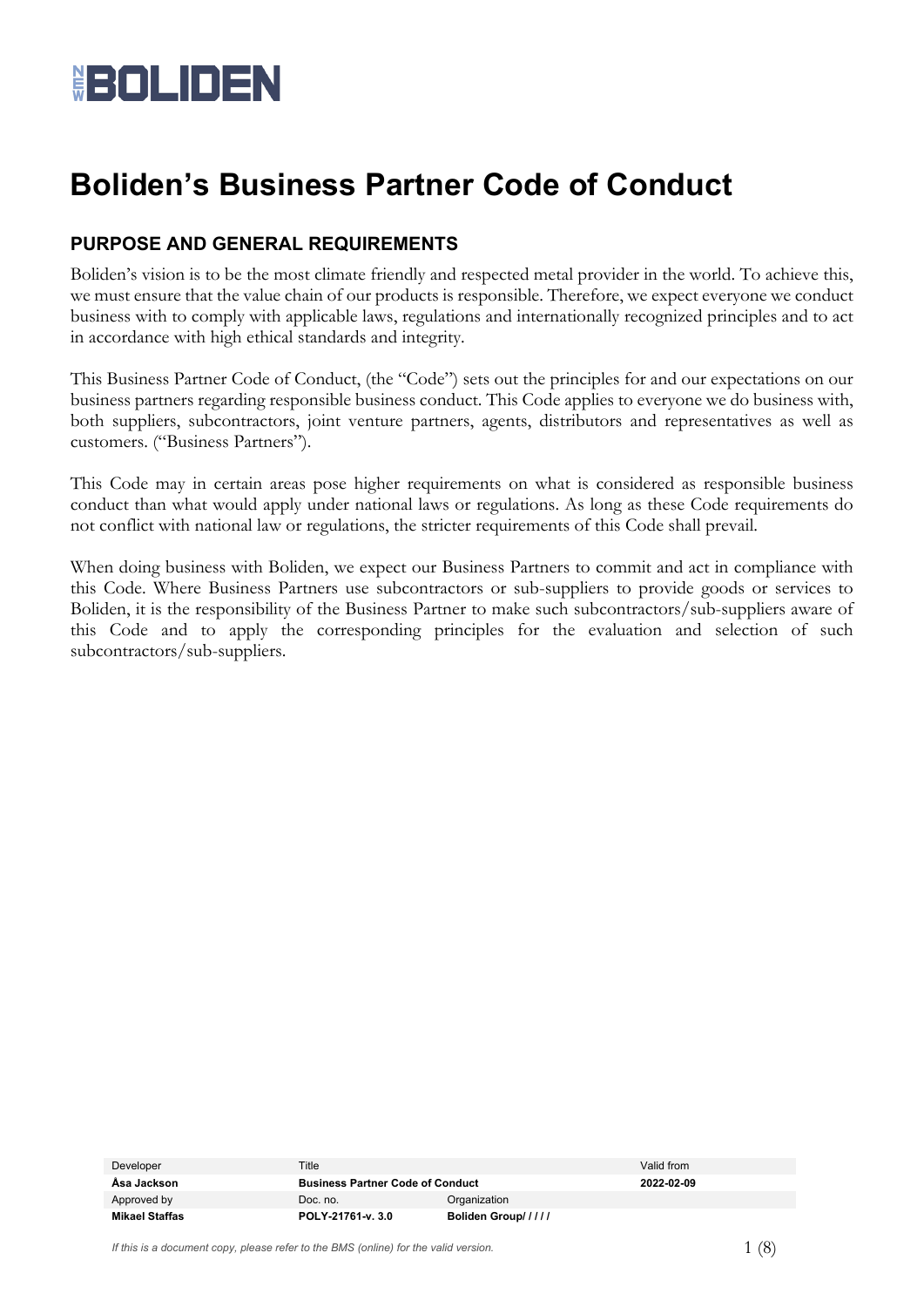

### **1 HUMAN RIGHTS**

Human rights must be respected and protected in accordance with internationally recognized human rights standards such as the *United Nations Guiding Principles on Business & Human Rights*, the *Universal Declaration of Human Rights, and if applicable,* the *Voluntary Principles on Security and Human Rights,]*

Business Partners must:

- Respect, protect human rights and remedy human rights violations.
- Respect the communities affected by their activities.
- Respect the rights of indigenous people.

Business Partners must not engage in, tolerate, profit from, contribute to, assist with or facilitate the commission of:

- any forms of torture, cruel, inhuman and degrading treatment.
- any other gross human rights violations and abuses such as sexual violence.
- war crimes or other serious violations of international humanitarian law, crimes against humanity or genocide.

### **2 LABOR RIGHTS**

Business Partners shall act in accordance with internationally recognized labour rights as set out in the *ILO Declaration on Fundamental Principles and Rights at Work* and *ILO Core Labour Standards*.

Business Partners must:

- Ensure fair working hours and conditions.
- **Provide fair remuneration that includes an adequate living wage.**
- Respect the right of workers to form and join, or refrain from joining, trade unions.

Business Partners must not engage in, tolerate, profit from, contribute to, assist with or facilitate the commission of:

- discrimination or harassment.
- any forms of forced or involuntary labor.
- work performed by a person younger than the age for completing compulsory education or younger than 15 years.

| Developer             | Title                                   |                    | Valid from |
|-----------------------|-----------------------------------------|--------------------|------------|
| Åsa Jackson           | <b>Business Partner Code of Conduct</b> |                    | 2022-02-09 |
| Approved by           | Organization<br>Doc. no.                |                    |            |
| <b>Mikael Staffas</b> | POLY-21761-v. 3.0                       | Boliden Group///// |            |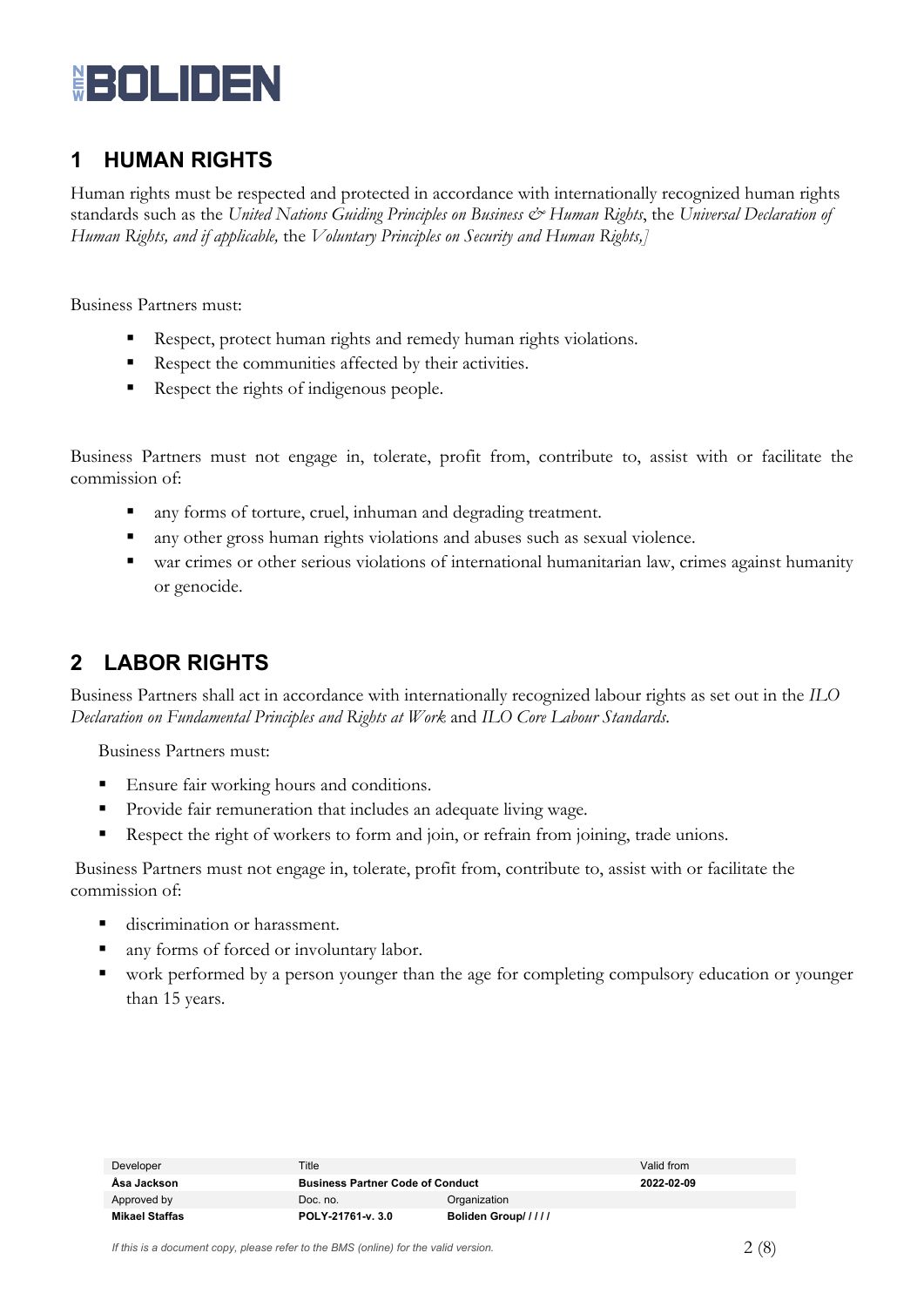# **BOLIDEN**

## **3 HEALTH AND SAFETY**

Business Partners must provide safe and healthy physical and psychosocial work environments in their operations and respect and act in accordance with internationally recognized standards for occupational health and safety.

Business Partners must:

- Provide appropriate health and safety information and training to employees and contractors.
- Have a fair and just safety culture where work is performed in consultation with employee representatives where appropriate.

Where there is significant risks to the health & safety of people, Business Partners must also, to the extent applicable:

- **Implement risk-based proactive measures to avoid accidents or fatalities.**
- Document and manage health and safety related risks, incidents and accidents.
- When using substances considered hazardous to humans or the environment, exercise due caution and act in accordance with applicable rules and regulations.

| Developer             | Title                                   |                    | Valid from |
|-----------------------|-----------------------------------------|--------------------|------------|
| Åsa Jackson           | <b>Business Partner Code of Conduct</b> |                    | 2022-02-09 |
| Approved by           | Doc. no.                                | Organization       |            |
| <b>Mikael Staffas</b> | POLY-21761-v. 3.0                       | Boliden Group///// |            |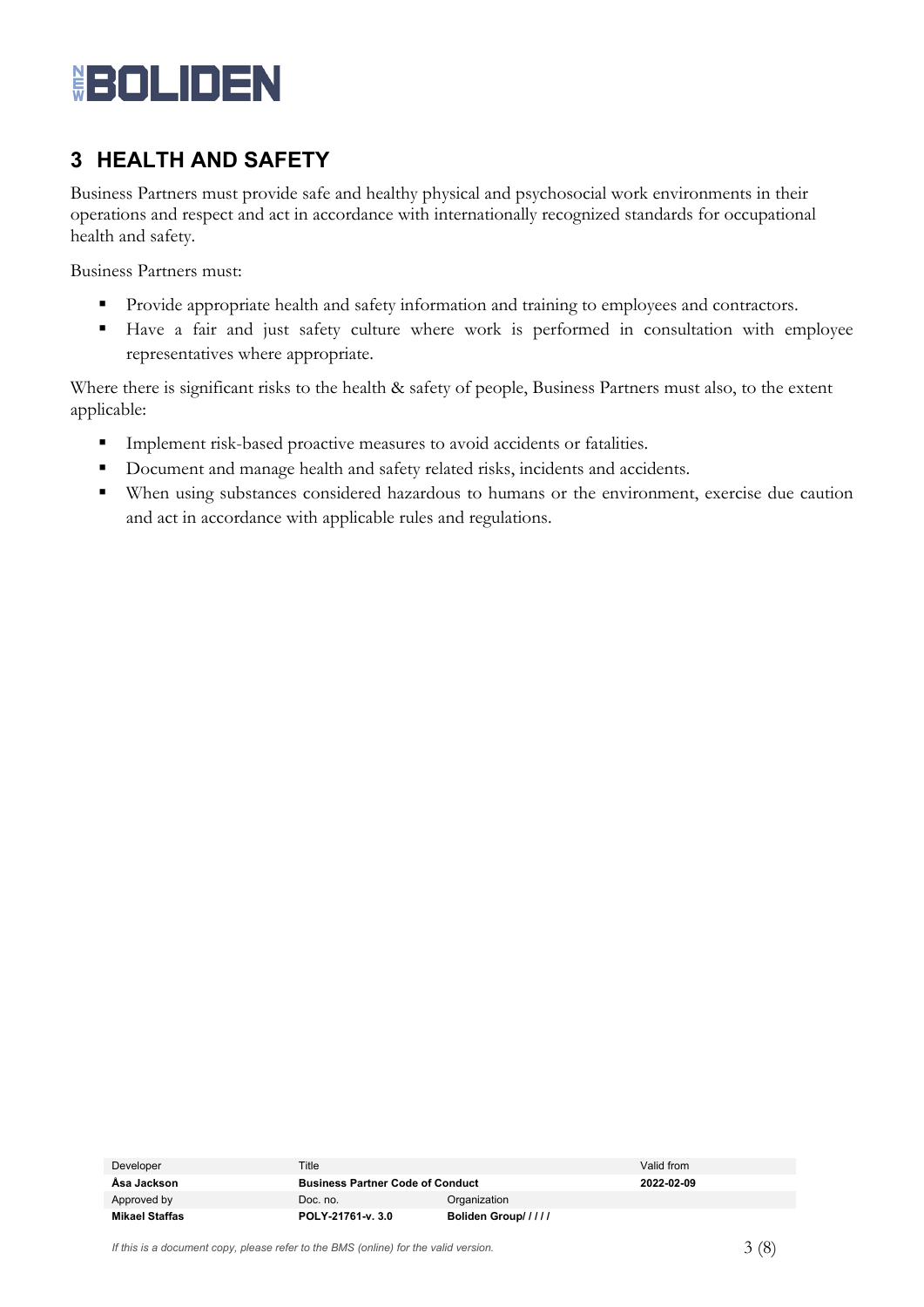

### **4 ENVIRONMENT**

Business Partners must commit to protecting the environment and the climate by acting in accordance with internationally recognized environmental management standards.

Business Partners must:

- Set targets and work to continuously reduce greenhouse gas emissions from own operations and in the value chain.
- **Preserve and manage natural resources (such as energy, water, land, forest, etc.) responsibly and** efficiently.
- **Minimize negative impacts from ongoing and closed operations on the surrounding environment and** communities.
- Commit to responsible waste and, where applicable, tailing management.

Where there is risk for significant negative environmental or climate impact, Business Partners must also, to the extent applicable:

- Maintain environmental management systems.
- Implement a risk-based approach towards preventing environmental incidents and remedy adverse impacts.
- **Implement systematic and comprehensive water management practices.**
- Support biodiversity conservation by minimizing adverse impacts and set targets towards net positive impact on biodiversity.

| Developer      | Title                                   |                    | Valid from |
|----------------|-----------------------------------------|--------------------|------------|
| Åsa Jackson    | <b>Business Partner Code of Conduct</b> |                    | 2022-02-09 |
| Approved by    | Doc. no.                                | Organization       |            |
| Mikael Staffas | POLY-21761-v. 3.0                       | Boliden Group///// |            |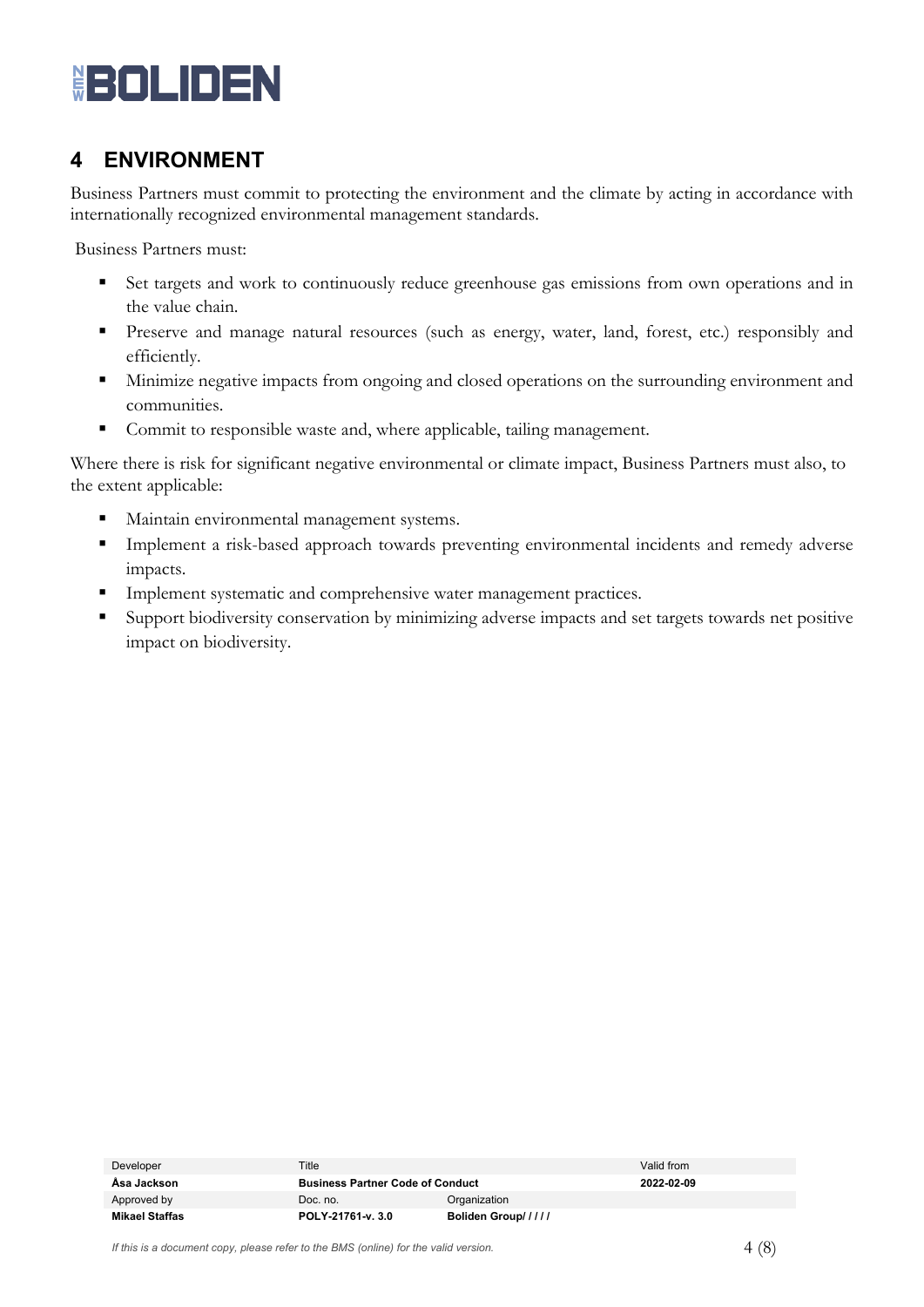## **HOLIDEN**

## **5 RESPONSIBLE VALUE CHAIN**

Business Partners must ensure that their value chain is responsible*.*

Business Partners must:

- Identify and assess risks in their value chain.
- Cease, prevent, mitigate and act on identified risks and/or actual adverse impacts to people, the environment or the climate in their value chain.
- Ensure that their processes to identify and mitigate risks in the value chain are appropriate, through internal or external controls.
- Be transparent on findings and way of working and communicate how they manage their value chain.

#### **5.1 REPONSIBLE MINERAL SUPPLY CHAIN**

Business Partners extracting, sourcing, providing or handling minerals from conflict affected or high-risk areas must, in addition to the above:

- Comply with and apply the five-step due diligence process defined in the *OECD Due Diligence Guidance for Responsible Supply Chains of Minerals from Conflict-Affected and High-Risk Areas (*the *'OECD Guidance'),* entailing to:
	- 1) Establish strong company management system including adopting a policy (or a Business Partner Code of Conduct) for the mineral supply chain. The policy shall be consistent with the standards set forth in this Code.
	- 2) Identify and assess risk in the supply chain.
	- 3) Design and implement a strategy to respond to and mitigate identified risks and remedy adverse impacts.
	- 4) Carry out independent third-party audit of supply chain due diligence at identified points in the supply chain.
	- 5) Report on supply chain due diligence in a transparent way.

| Developer      | Title                                   |                    | Valid from |
|----------------|-----------------------------------------|--------------------|------------|
| Asa Jackson    | <b>Business Partner Code of Conduct</b> |                    | 2022-02-09 |
| Approved by    | Doc. no.                                | Organization       |            |
| Mikael Staffas | POLY-21761-v. 3.0                       | Boliden Group///// |            |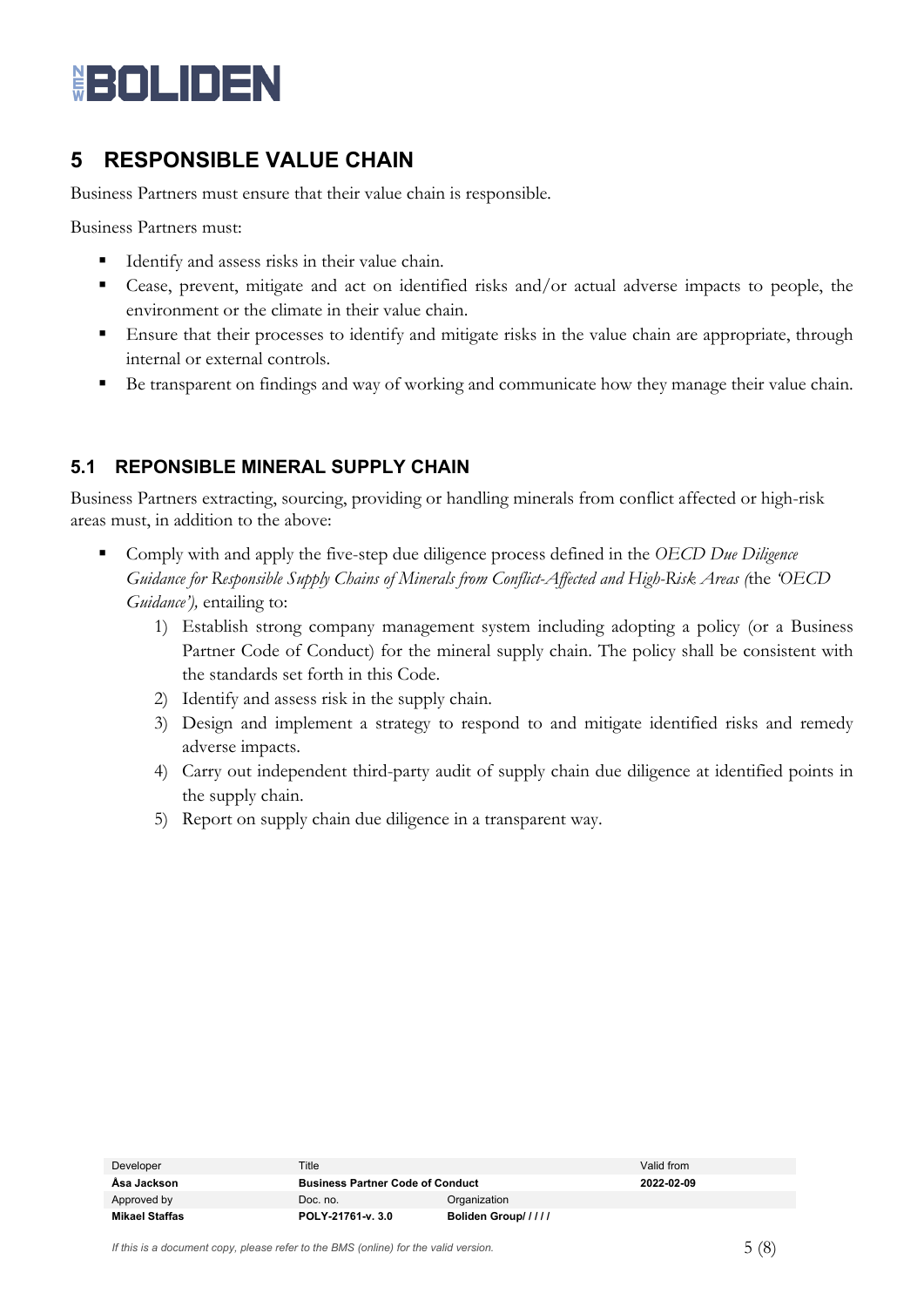# **HOLIDEN**

## **6 BUSINESS ETHICS**

Business Partners shall conduct their business in an ethical manner and with high integrity. Business Partners shall respect and act in accordance with applicable laws and regulations relating to anti-corruption, anti-money laundering, antitrust, trade compliance, privacy and tax laws and regulation.

Business partners must:

- Never offer, promise, give, demand or accept or request any financial or other advantages or benefits, such as bribes or facilitation payments
- Never engage in, tolerate, facilitate or support any undue competitive practices.
- Never engage in, tolerate, facilitate or support money laundering, terrorist activities, fraud or extorsion.
- Comply with applicable trade sanctions and other restrictions on exports and imports of goods, transfer of technology, information and services.
- Avoid conflicts of interest where personal or other inappropriate relationship may influence a business decision.
- Respect personal integrity and process personal data in accordance with applicable laws and regulations.
- Treat confidential, sensitive or proprietary information with due care and not to use it in any other manner than as permitted.
- **Respect intellectual property rights such as patents, trademarks, copyrights, trade secrets, know-how** and technical data and not use them in any other manner than as permitted.
- Never conceal or disguise the origin of supply to or from Boliden.
- Never engage in any other illegal, unethical or improper business behavior.
- Never directly or indirectly support (i) non-state armed groups or their affiliates and/or (ii) public or private security forces that commit abuses described under Chapter 1, Human Rights, and/or Chapter 2, Labour Rights, in this Code.
- Pay legally required taxes, fees, and royalties and disclose appropriately all taxes, fees and royalties related to mineral extraction, trade and export from conflict-affected and high-risk areas in accordance with the principles set forth under the Extractive Industry Transparency Initiative (EITI).

| Developer             | Title                                   |                    | Valid from |
|-----------------------|-----------------------------------------|--------------------|------------|
| Åsa Jackson           | <b>Business Partner Code of Conduct</b> |                    | 2022-02-09 |
| Approved by           | Doc. no.                                | Organization       |            |
| <b>Mikael Staffas</b> | POLY-21761-v. 3.0                       | Boliden Group///// |            |

*If this is a document copy, please refer to the BMS (online) for the valid version.*  $(6 \ 8)$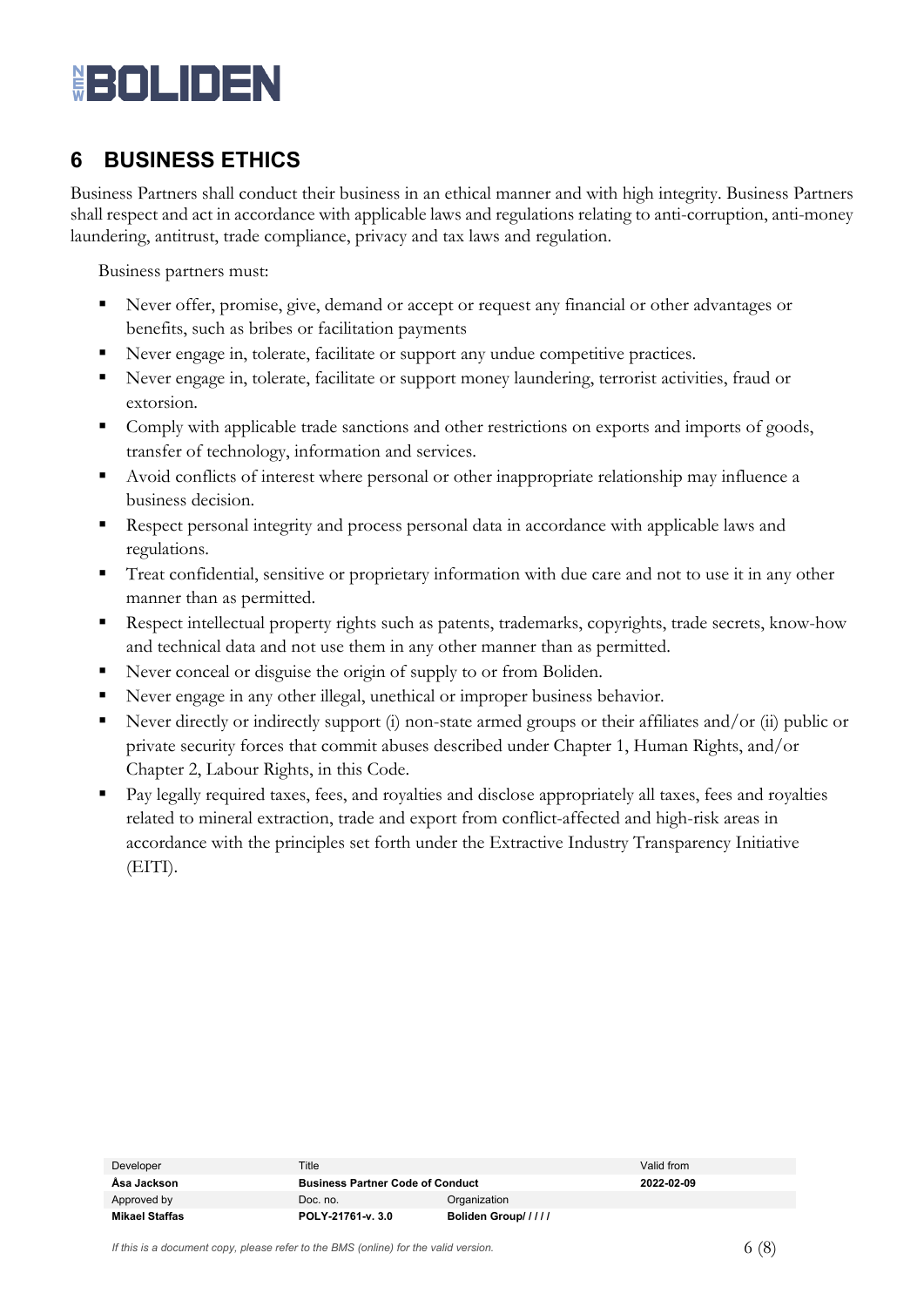

#### **COMMITMENT, ADEQUATE PROCESSES AND ASSESSMENT OF COMPLIANCE**

Business Partners are expected to commit to this Code and shall establish and maintain adequate processes to comply with the requirements of this Code. Compliance may be subject to monitoring and assessment, whether by means of surveys, desktop/site visit due diligences by Boliden or by third party verification. Business Partners are expected to participate in, provide access and documentation and otherwise co-operate in conducting these assessments.

#### **CONSEQUENCES OF NON-COMPLIANCE**

In case of a material breach to comply with the requirements in this Code, Boliden reserves the right to discontinue the business relationship and terminate any agreements with the Business Partner. Where it is possible and appropriate to remedy a breach, Boliden may instead choose to allow the Business Partner an option to cure such breach.

#### **REPORTING OF CONCERNS**

Boliden expects its Business Partners to raise concerns related to breaches of this Code directly to their business counterpart/contact person at Boliden. Alternatively and where appropriate, concerns can be raised with the Chief Ethics & Compliance Officer, via compliance@boliden.com, or via Boliden's anonymous whistleblower reporting channel at [www.boliden.com.](https://eur02.safelinks.protection.outlook.com/?url=http%3A%2F%2Fwww.boliden.com%2F&data=02%7C01%7C%7C3da0da673bc9466c6b2308d805f6bb8b%7C496a4ab1caef478f938d6551aca7fb85%7C0%7C0%7C637265904544937199&sdata=fZp5%2B6oeJEpGK5EMgfogLVqDNK6oGxQ8GJIPYI085%2F0%3D&reserved=0)

| Developer      | Title                                   |                    | Valid from |
|----------------|-----------------------------------------|--------------------|------------|
| Åsa Jackson    | <b>Business Partner Code of Conduct</b> |                    | 2022-02-09 |
| Approved by    | Organization<br>Doc. no.                |                    |            |
| Mikael Staffas | POLY-21761-v. 3.0                       | Boliden Group///// |            |